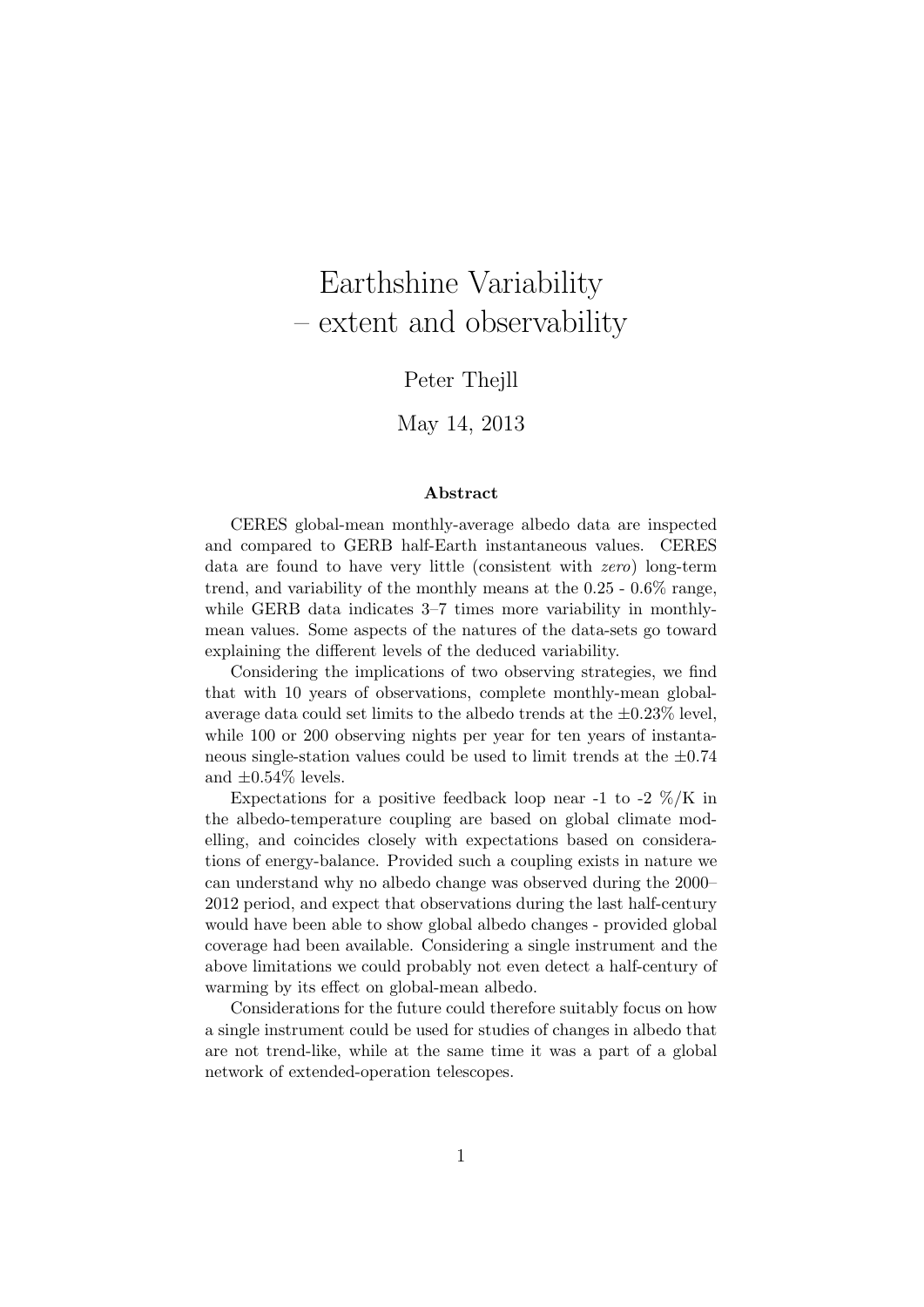# Part I Earthshine variability

## 1 CERES data

Global mean albedo is monitored via the CERES instrument, and is available in data products. Monthly mean values, at 1 degree spatial resolution, for outgoing shortwave and incoming shortwave fluxes are published. A continuous dataset covers the period  $2000-2012<sup>1</sup>$  $2000-2012<sup>1</sup>$  $2000-2012<sup>1</sup>$ . The albedo is calculated as the ratio of outgoing shortwave and incoming (basically the solar irradiance but scaled according to the inclination of the surface element in question) at the TOA. In Figure [1](#page-9-0) the global-mean monthly-average albedo from CERES is shown.

Interestingly, the CERES albedo has no significant trend. The trend of the anomaly data is ten times smaller than its uncertainty. Using the uncertainty to set upper limits to the trend we get  $\pm 0.15\%$  over the data period. During the period 2000-2012 the Earth's mean near-surface temperature 'hesitated' and only rose by 0.1 degree C. It is not well known whether the Earth's albedo should rise or fall when T rises - this fundamental property has to do with 'positive vs negative feedbacks'. It is, however, annoying that T was not rising rapidly during the period when albedo was observed! Albedo could be constant because albedo is not affected by climate change or because there was, in this period, no significant climate change!

The monthly mean values and their standard deviations are shown in Table [1.](#page-7-0) The annual mean (norm.  $\cos(\text{lat})$ -weighted) value is  $0.34 \pm 0.013$ . The monthly means show the traditional seasonal cycle with a strong NH winter peak and a secondary SH winter peak. Standard deviations of the monthly anomalies range from 0.25 to 0.6 % of these means.

## 2 GERB data

GERB data provides calibrated visual-band images of the Earth<sup>[2](#page-1-1)</sup>. Using the idea that variability in flux is proportional to variability in the representative albedo we use GERB flux data to explore albedo variability at shorter time scales than in the CERES data.

The GERB instrument sits on the MSG2 satellite over lon,lat=0,0. We

<span id="page-1-0"></span><sup>1</sup> [ceres.larc.nasa.gov](http://ceres.larc.nasa.gov/cmip5_data.php)

<span id="page-1-1"></span><sup>2</sup>[GERB data](http://ggsps.rl.ac.uk/Released.html)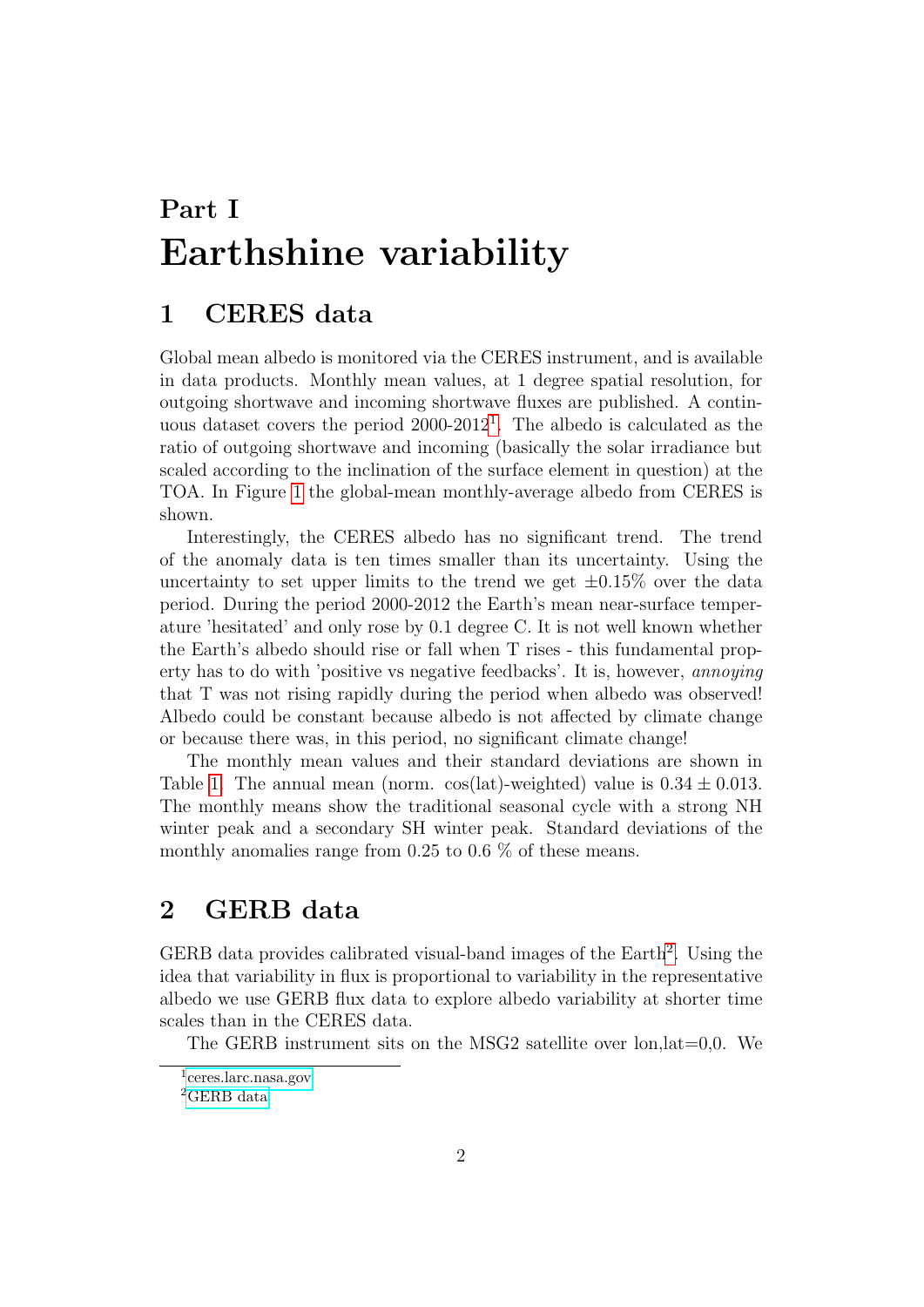have taken data at 15-minute intervals for 10 weeks during one year - one week for each of ten months (two months had missing data). The data shows the Earth in full daily cycles over a week in each month and thus has full-face, quarter, half etc., phases. Since the instrument delivers absolute calibrated data we can sum over each image and get the total flux reaching the satellite at each instant. Plotting this against time of day we get the first panel in Figure [2.](#page-10-0) The thickness of the sequence of symbols reveals the day-to-day variability of the terrestrial flux. The phase-curve shape itself is due to the coming and going of phases, but the width of the 'rope' of plot symbols is due to cloud banks coming and going, and seasonal variations in land surface albedo.

### 2.1 Discussion

The global mean CERES data have less variability than the GERB data. Why?

Chiefly because the CERES data are monthly mean data. The GERB data are instantaneous values. If they are averaged into monthly means what would their S.D. be? That is a little tricky to estimate: While we only have 7 values taken in sequence in each of ten months we can combine the values from different months and see what the standard deviation is at a given phase. This is essentially what the 'rope thickness' in the first panel of Figure [2](#page-10-0) shows. Given a standard deviation of 10% near the 0.2 fraction of the day we estimate that the monthly mean value, at that particular phase, would have a standard deviation of the mean of 1.8% if 30 daily values were averaged. This is still about 3 - 7 times more than the values seen in Table [1.](#page-7-0) Why?

GERB looks at half the Earth - CERES looks at all of the Earth. That GERB looks at half the Earth - CERES looks at all of the Earth. That<br>alone gives a factor of  $\sqrt{2}$  provided the data are independent on the two Earth-halves. It could also be because the GERB data shows just part of the Earth and as cloud banks disappears out of view around the limb of Earth the variance is affected, while in CERES data the same cloud bank is present somewhere for the lifetime of the cloud system, which lessens the variability when a global average is taken.

## <span id="page-2-0"></span>3 Summary of variability aspects

1. Global-mean monthly-averaged CERES data has no significant trend over 12 years. Monthly mean values vary by  $0.25 - 0.6\%$ .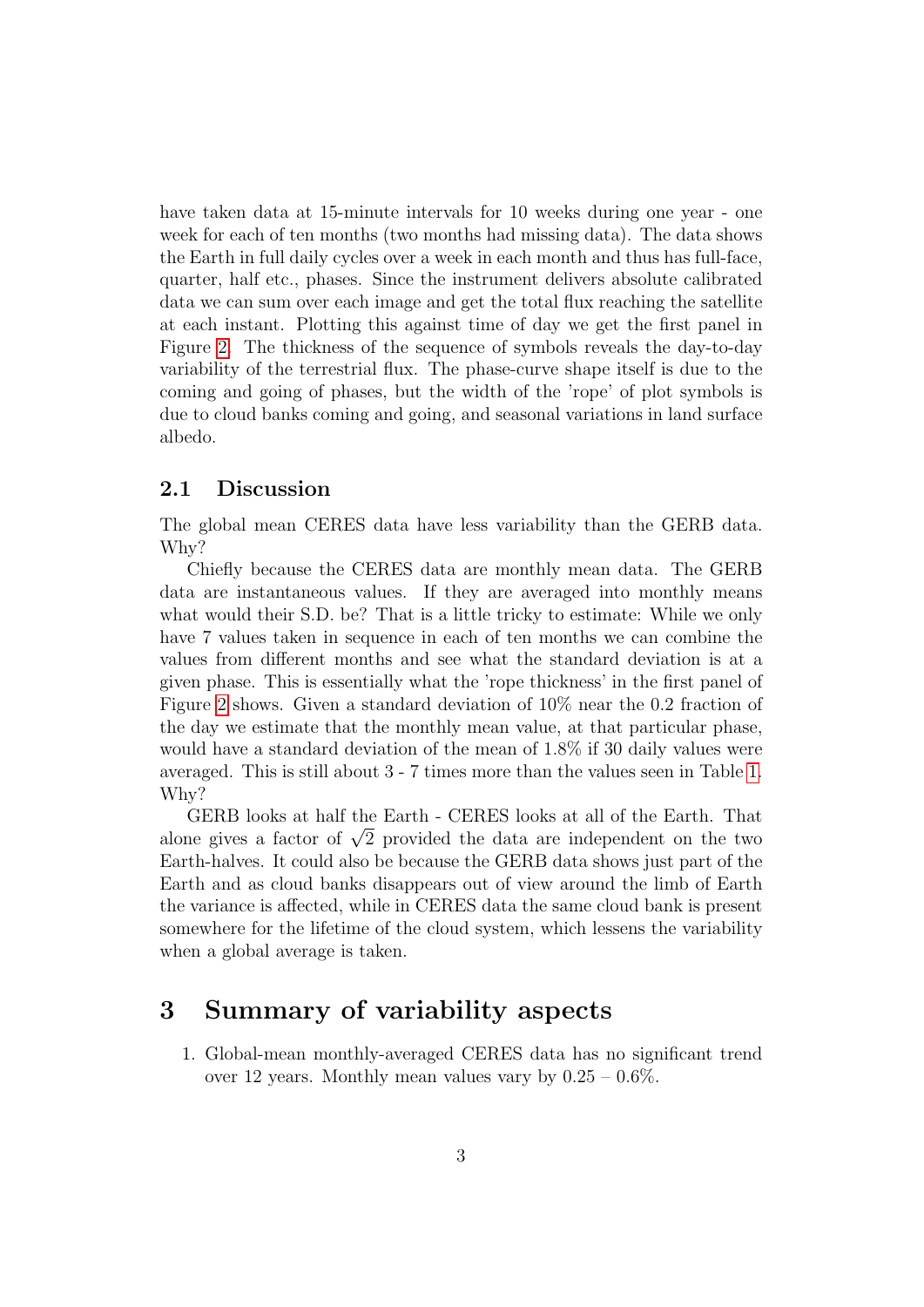2. Global-mean instantaneous values of GERB fluxes vary by 10 % at a representative phase. Averaged monthly the data would vary by some 3-7 times more than CERES data - but are for half the Earth-disk only.

# Part II Earthshine change observability

Now that we know how variable earthshine is expected to be, we need to consider what limits we can set on its changes given different observing strategies. We will consider two: One is the long-term acquisition of CERES-type data - that is, global-mean monthly-average data, only possible with several globe-spanning telescopes in cooperation; and the other is the acquisition of instantaneous values from a single instrument.

## 4 Long-term trends in albedo

One of the interests we have for albedo observations is the detection, or exclusion of, long-term trends. Variability at several time-scales is of interest, but let us first consider what can be done in terms of the simplest possible detection: If we assume global-mean albedo is a constant, which limits can we expect to set on trend detection during a long observing period?

### 4.1 CERES-type data

For monthly-mean global-average CERES-type albedo data we can test the null hypothesis

#### $H_0$ : global-mean albedo has no long-term trend

by Monte Carlo means: We construct 10 year time series of 120 points each, with each value drawn from a population with that months' mean and standard deviation (as given in Table [1\)](#page-7-0); a climatology is constructed and subtracted from the sample series; a straight line is fitted to the anomalies and the change from one end to the other expressed as a percentage of the mean. This is done 10.000 times and the 5th and 95th percentiles extracted from the distribution of trends.

We find that the upper/lower 5% percentiles are at  $\pm$  0.23% of the series mean.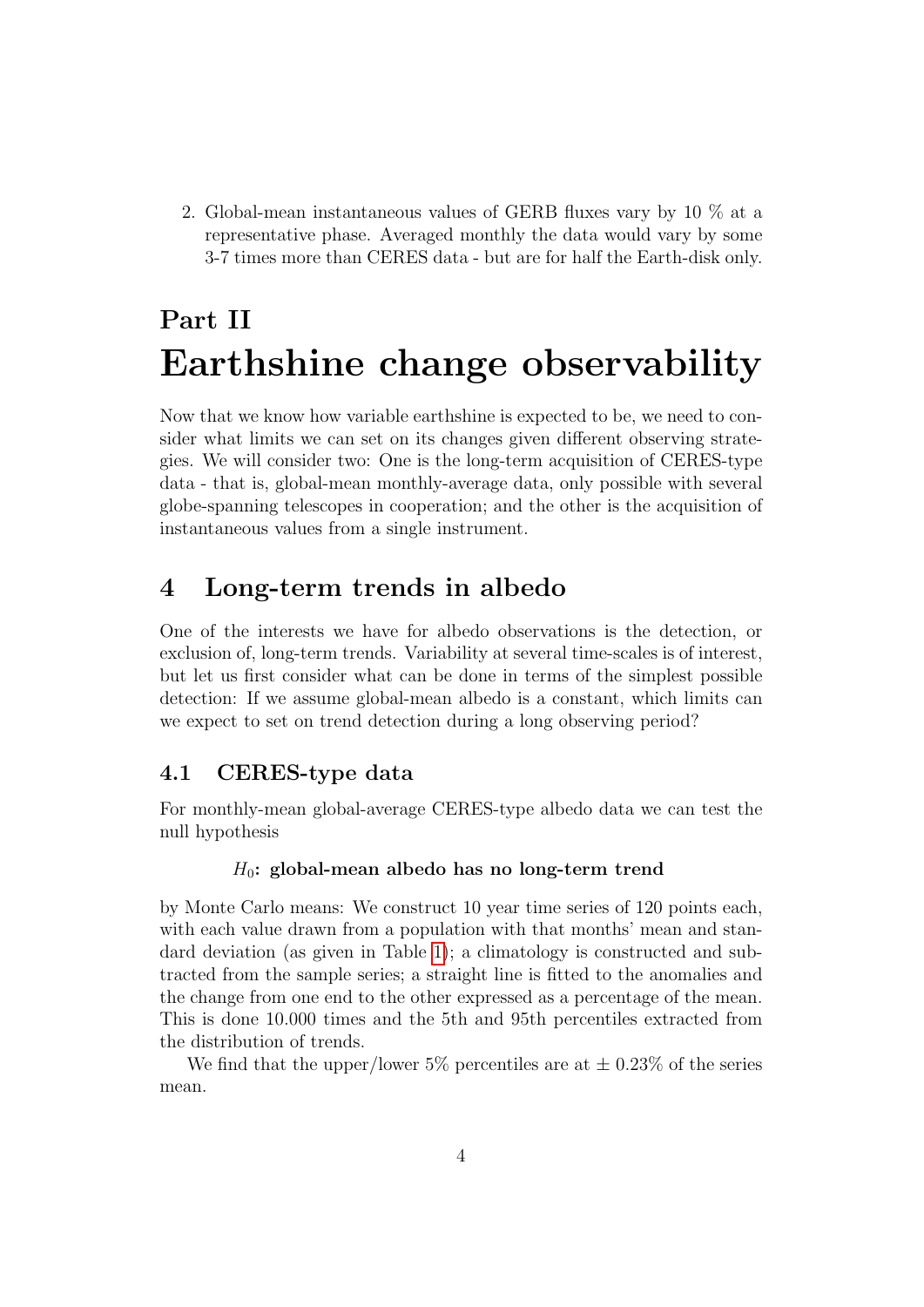Thus, any observed trends outside this range have at most a 10% probability of occurring by chance, under the Null hypothesis.

## 4.2 Instantaneous data

If we only have access to one instrument we will (see Section [3,](#page-2-0) above) get data that are highly variable. At the same time we will have more data points - what sort of limits can we put on trends, given the same Null hypothesis as before?

We showed that the instantaneous albedo determinations have a variability that depend a lot on the phase at which the observation is performed, with least variability for 'Full Earth' conditions, and most at 'New Earth' conditions. The best earthshine observations are obtained between 40 and 140 degrees (Full Moon at 0 degrees). Let us pick '3/4-Earth' conditions. According to Figure [2](#page-10-0) we can expect something like 10% variability. As before, we simulate 10 years of observations, this time for 100 and 200 nights of observations per year. Figure [3](#page-11-0) shows the results.

They are - under the Null hypothesis - that upper and lower 5%-ile limits can be set at  $\pm 0.74\%$  of the mean if 100 observing nights per year for ten years occur; 5%-ile limits for 200 nights per year for 10 years can be set at  $\pm 0.54\%$  of the mean.

## 5 Summary for detectability

We have shown that:

- 1. CERES-type global-mean monthly-average data have a low variability and can be used to set limits to trends at the  $\pm 0.23\%$  level, if good values are obtained for all months during 10 years.
- 2. For instantaneous values we can expect to set limits to long-term trends at the 0.5 to 0.75% levels, given 200 or 100 observing nights per year, respectively, for ten years.

# Part III Perspectives

It seems that with global coverage, observations have a chance to set interesting limits to albedo trends; with instantaneous data from a single station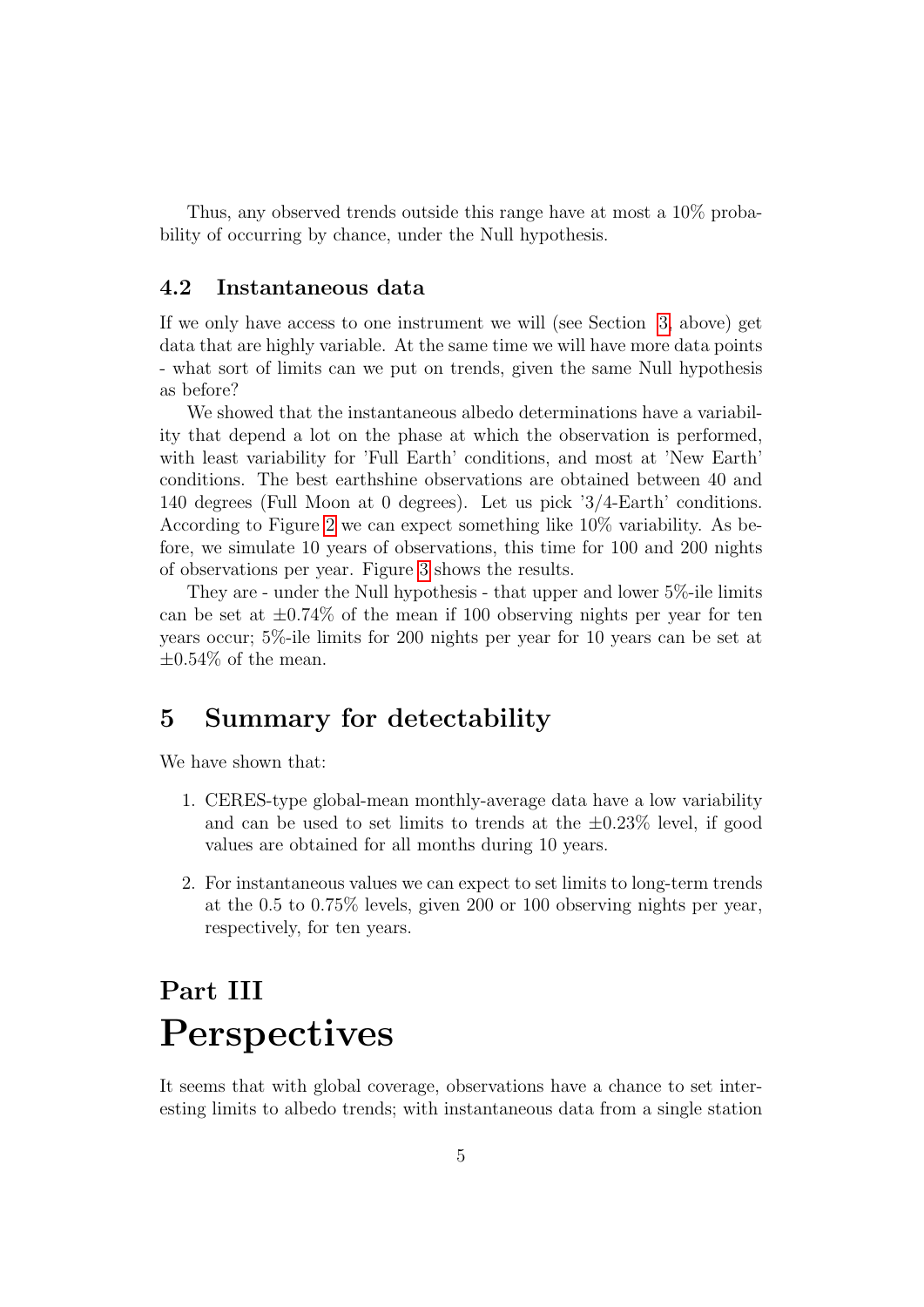the limits are wider and it seems necessary to consider if they are too wide to be of interest for climate-change studies, or are more suitable for other categories of albedo studies.

Considerations of earthshine varaibility similar to the above are discussed in [Loeb et al. \(2007\)](#page-6-0). Their discussion is cast in terms of explaining why the BBSO earthshine observations were so variable, and seem to be able to remove phase-dependence from the BBSO data - without giving many details. They also show that the short term variations in CERES albedo are highly correlated with the MODIS cloud product [\(Platnick et al. 2003\)](#page-6-1) - i.e. short-term variations are due to clouds. We might follow a similar strategy in seeking a use for our single-station data.

Theoretical considerations of climate change scenarios largely depend on modelling - it is evident from available ensembles of climate change calculations, such as the CMIP3 [3](#page-5-0) and CMIP5 project data, that models expect global mean albedo to fall during climate warming. The range of CMIP5 model changes in global-mean albedo and surface temperature under a quadrupling of carbon dioxide is shown in Table [2.](#page-8-0) The majority show a drop of several percent in albedo following the rise in carbon dioxide, along with several degrees of warming. Three of the 22 models have near zero change in albedo. Results also plotted in Figure [4.](#page-12-0) The drop in albedo as warming occurs corresponds to 'positive feedback' in the model systems - Earth absorbs more sunshine as GHG-increases induce global warming. This in turn warms the Earth further. Runaway is avoided because radiation to space in the longwave also rises. The ensemble median seems to indicate a 5 degree warming accompanied by a 4% drop in albedo. If this is what nature is like we see that the 0.1 K warming during the 2000–2012 period should be accompanied by a 0.09% drop in albedo. This is clearly undetectable even with a decade of 'CERES-type data' and was indeed not seen by CERES itself. A 0.5 degree rise in temperature, such as occurred during the last half-century, would be detectable - in CERES-type data - if nature behaves as the median of the GCM models in CMIP5. The use of CMIP5 models in understanding the radiative budget of Earth is also discussed in [Wild et al. \(2012\)](#page-6-2).

<span id="page-5-0"></span><sup>3</sup>[The CMIP3 home page](https://esg.llnl.gov:8443/home/publicHomePage.do)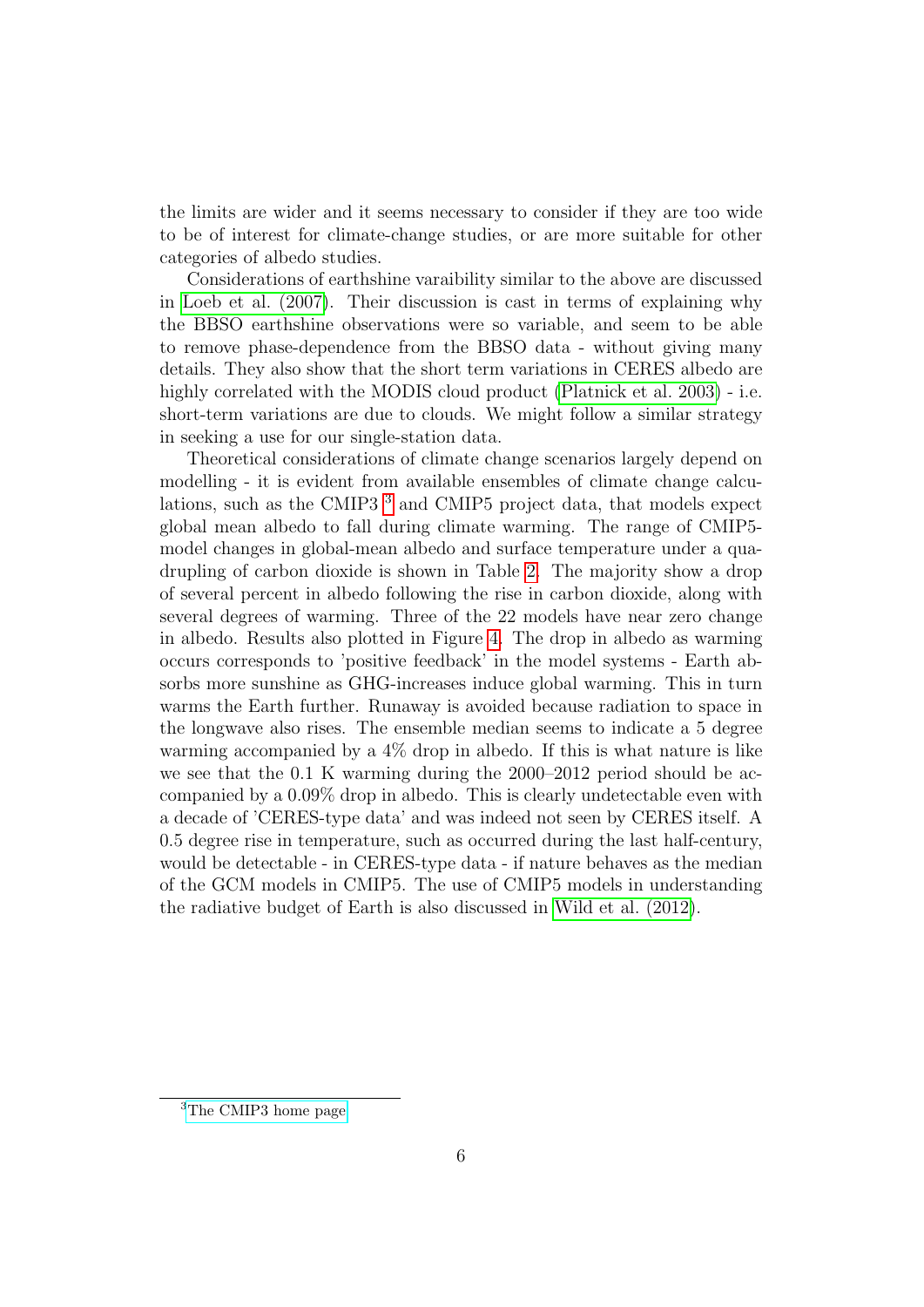# References

- <span id="page-6-0"></span>Loeb, N. G., Wielicki, B. A., Rose, F. G., and Doelling, D. R. (2007). Variability in global top-of-atmosphere shortwave radiation between 2000 and 2005. Geophysical Research Letters, 34:3704.
- <span id="page-6-1"></span>Platnick, S., King, M. D., Ackerman, S. A., Menzel, W. P., Baum, B. A., Riedi, J. C., and Frey, R. A. (2003). The MODIS cloud products: algorithms and examples from terra. IEEE Transactions on Geoscience and Remote Sensing, 41:459–473.
- <span id="page-6-2"></span>Wild, M., Folini, D., Schär, C., Loeb, N., Dutton, E. G., and König-Langlo, G. (2012). The global energy balance from a surface perspective. Climate Dynamics.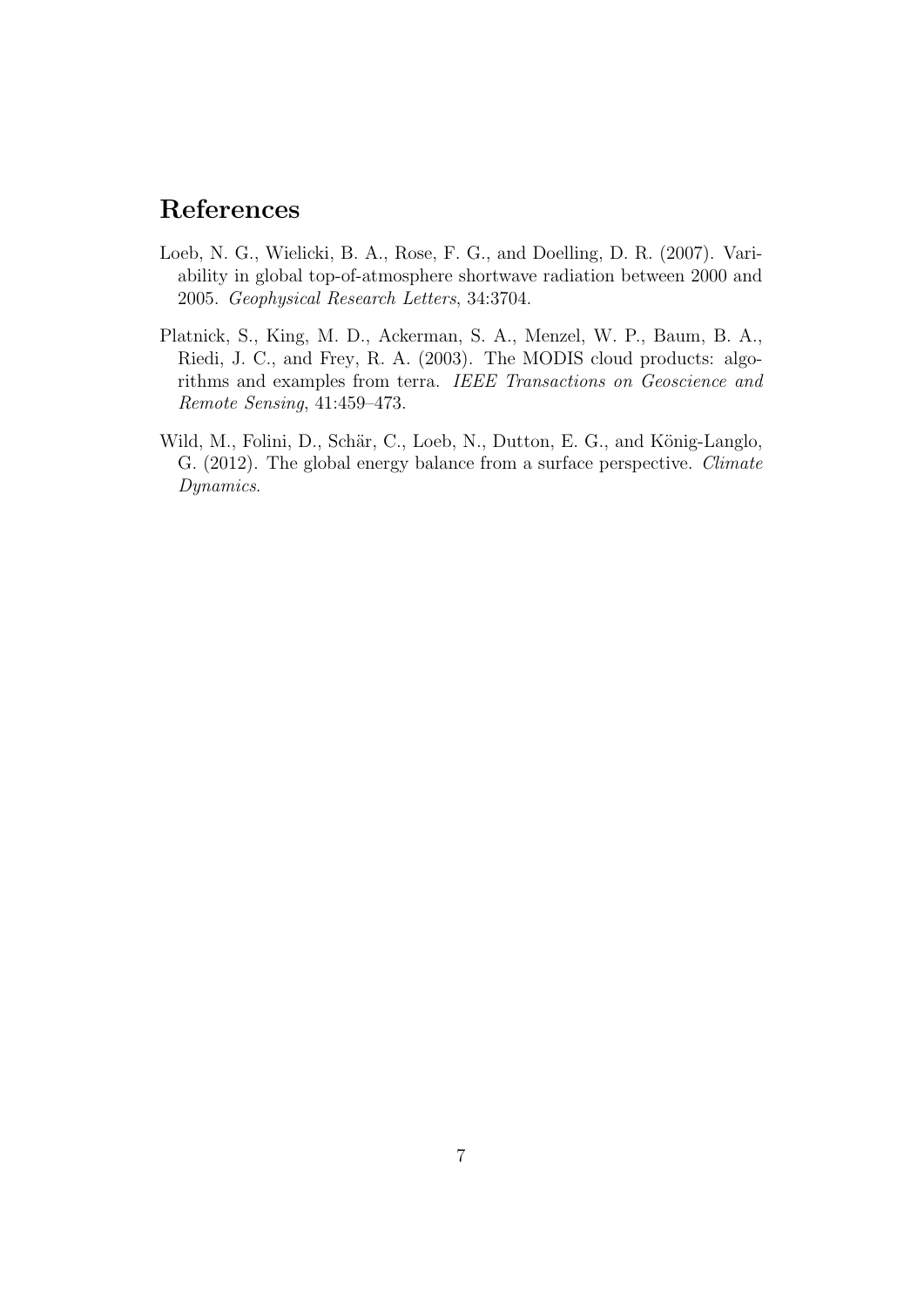<span id="page-7-0"></span>Table 1: Monthly means, and standard deviation, of CERES global-mean data for 2000-2012. From the CERES CMIP5 archive. S.D. expressed as a percentage of each month's mean value.

| Month          | Mean     | S.D.         |
|----------------|----------|--------------|
|                |          | in % of Mean |
| $\mathbf{1}$   | 0.358658 | 0.36         |
| $\overline{2}$ | 0.348217 | 0.39         |
| 3              | 0.324562 | 0.41         |
| 4              | 0.338381 | 0.41         |
| 5              | 0.343739 | 0.59         |
| 6              | 0.344791 | 0.56         |
| 7              | 0.338398 | 0.42         |
| 8              | 0.332497 | 0.42         |
| 9              | 0.319038 | 0.44         |
| 10             | 0.338668 | 0.57         |
| 11             | 0.356684 | 0.26         |
| 12             | 0.362311 | 0.48         |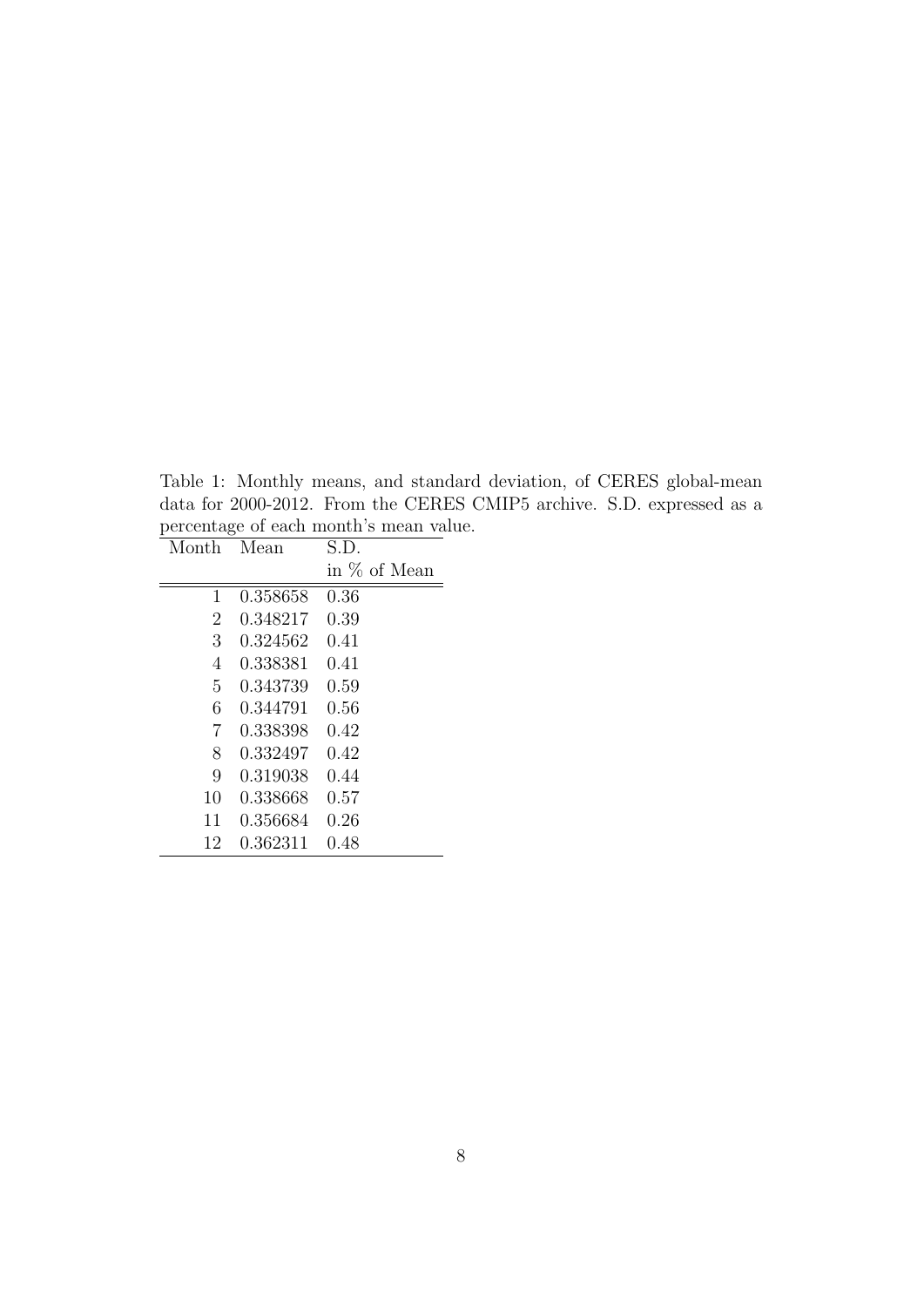| aloxiae revels from prematastrial revels.<br>Model | $\Delta A$ | ΔА     | $\Delta T$ |
|----------------------------------------------------|------------|--------|------------|
|                                                    | abs.       | $\%$   | $_{\rm K}$ |
| $CM5A-LR$                                          | $-0.03305$ | $-9.5$ | 5.95       |
| IPSL-CM5A-MR                                       | $-0.03169$ | $-9.2$ | 5.88       |
| MIROC-ESM                                          | $-0.02649$ | $-7.6$ | 6.00       |
| ACCESS1-3                                          | $-0.02076$ | $-6.4$ | 5.03       |
| HadGEM2-ES                                         | $-0.02064$ | $-6.3$ | 6.30       |
| CNRM-CM5                                           | $-0.01723$ | $-5.4$ | 5.36       |
| CSIRO-Mk3-6-0                                      | $-0.01786$ | $-5.2$ | 5.71       |
| $ACCESS1-0$                                        | $-0.01633$ | $-5.0$ | 5.66       |
| $CM5B-LR$                                          | $-0.01718$ | $-5.0$ | 4.22       |
| CanESM2                                            | $-0.01560$ | $-4.7$ | 5.90       |
| MRI-CGCM3                                          | $-0.01501$ | $-4.5$ | 4.31       |
| NorESM1-M                                          | $-0.01557$ | $-4.5$ | 4.37       |
| MPI-ESM-LR                                         | $-0.01525$ | $-4.4$ | 6.00       |
| $bcc-csm1-1-m$                                     | $-0.01415$ | $-4.1$ | 4.76       |
| FGOALS-s2                                          | $-0.01278$ | $-4.1$ | 6.16       |
| MPI-ESM-MR                                         | $-0.01347$ | $-4.0$ | 5.57       |
| MPI-ESM-P                                          | $-0.01285$ | $-3.7$ | 5.83       |
| MIROC <sub>5</sub>                                 | $-0.01235$ | $-3.6$ | 4.03       |
| $bcc-csm1-1$                                       | $-0.01238$ | $-3.5$ | 4.78       |
| inmcm4                                             | $-0.00238$ | $-0.7$ | 3.17       |
| GISS-E2-H                                          | 0.00157    | 0.5    | 4.06       |
| $GISS-E2-R$                                        | 0.00311    | 0.9    | 3.49       |

<span id="page-8-0"></span>Table 2: Changes in global-mean monthly-averaged albedo and surface temperatures in CMIP5 models following a quadrupling of the model carbon dioxide levels from preindustrial levels.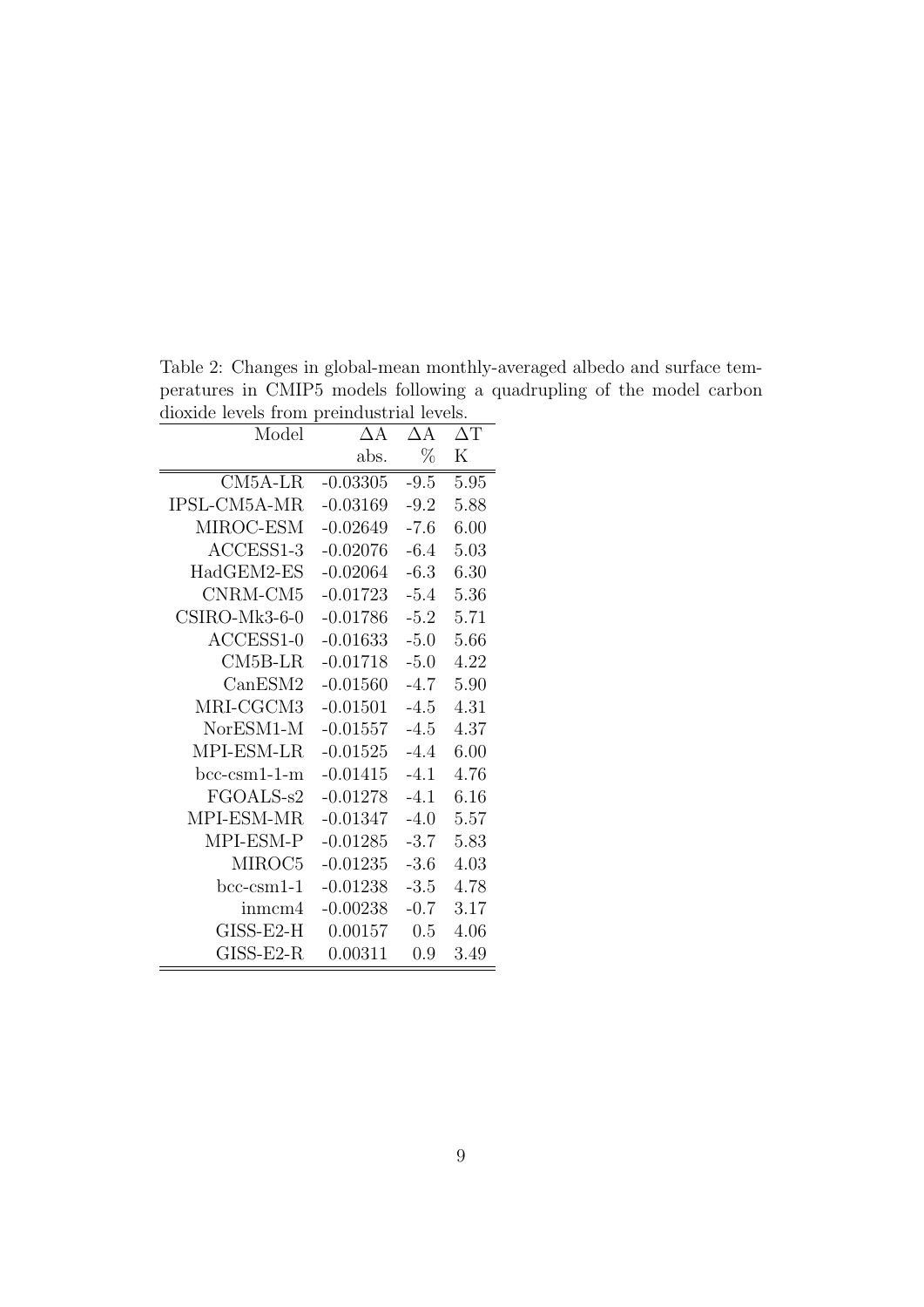

<span id="page-9-0"></span>Figure 1: CERES data, from 2000–2012, from the CMIP5 archive. Top panel shows global-mean monthly-average albedo. Average is taken over the cos(latitude)-weighted grid-box values. Regions with very low incoming solar irradiation are omitted (limit is at 12  $W/m^2$ ). Middle panel shows the monthly-mean values and climatological mean (red). Bottom panel shows albedo anomaly.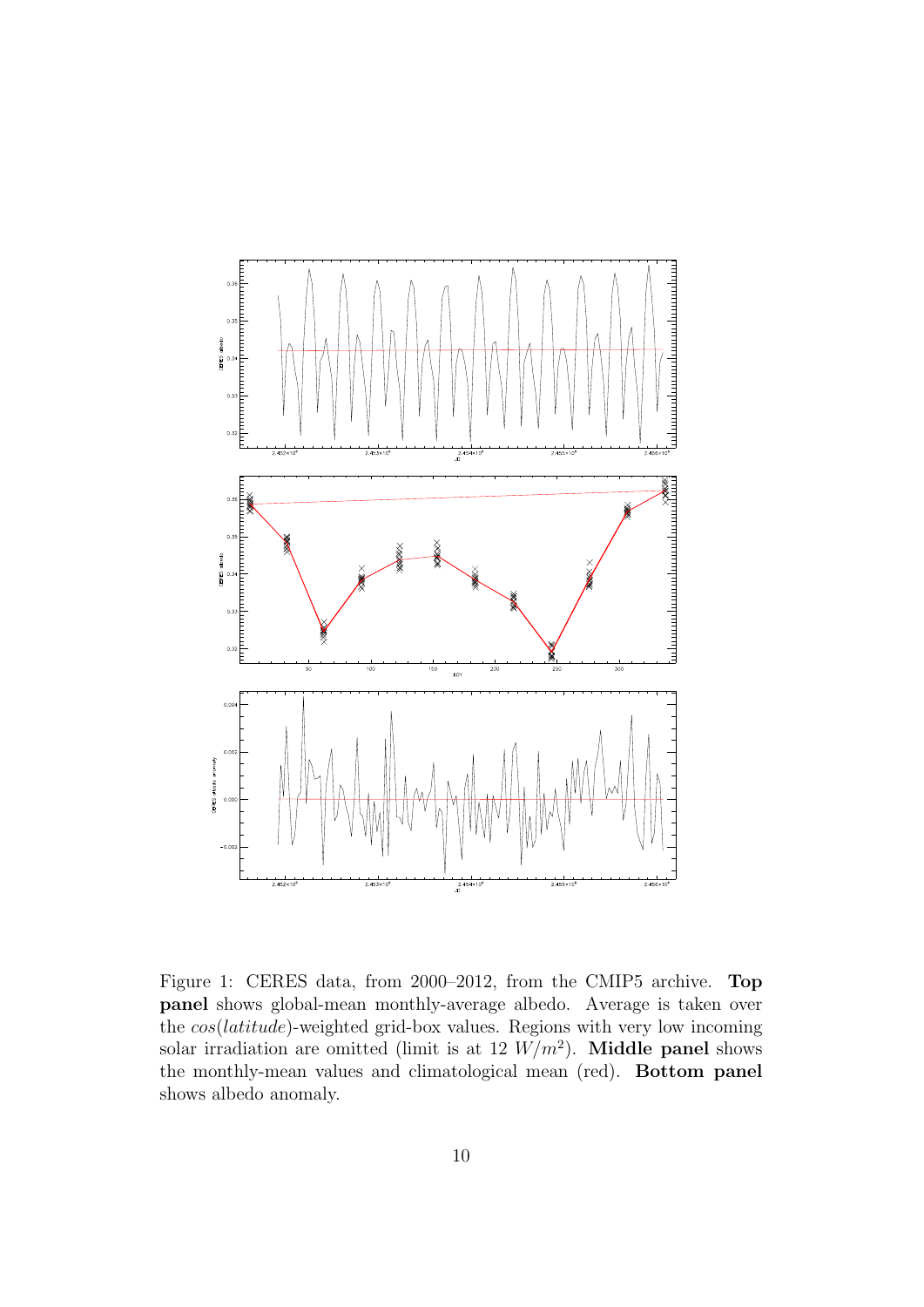

<span id="page-10-0"></span>Figure 2: GERB data for 10 full weeks over a year, at 15-minute resolution (some data gaps). Left panel shows the total flux in each frame plotted against fraction of day with local midnight in the center and noon at the sides. Second panel shows the standard deviation in 1-hour bins along the phase curve, expressed as a percentage of the mean of the bin.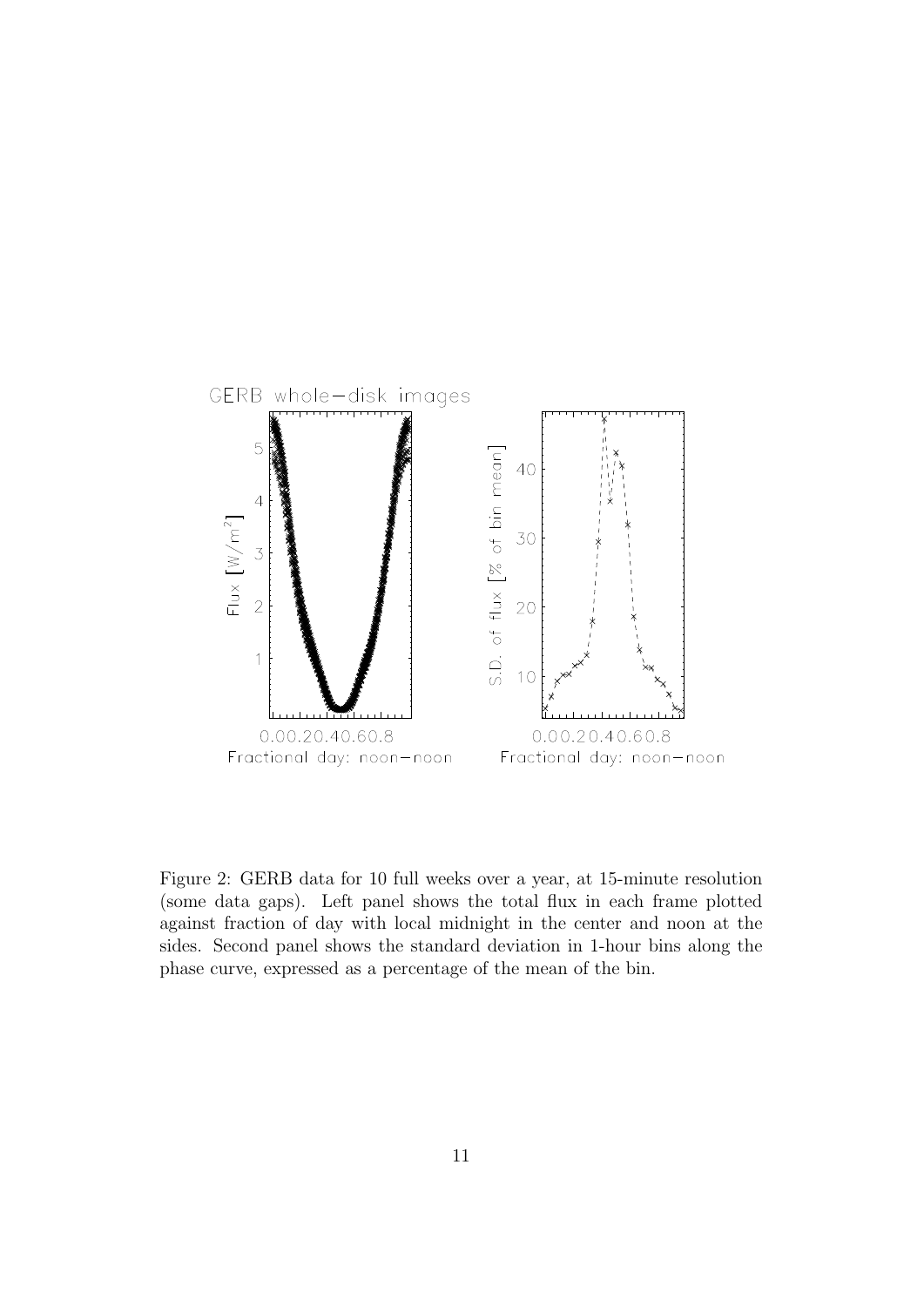

<span id="page-11-0"></span>